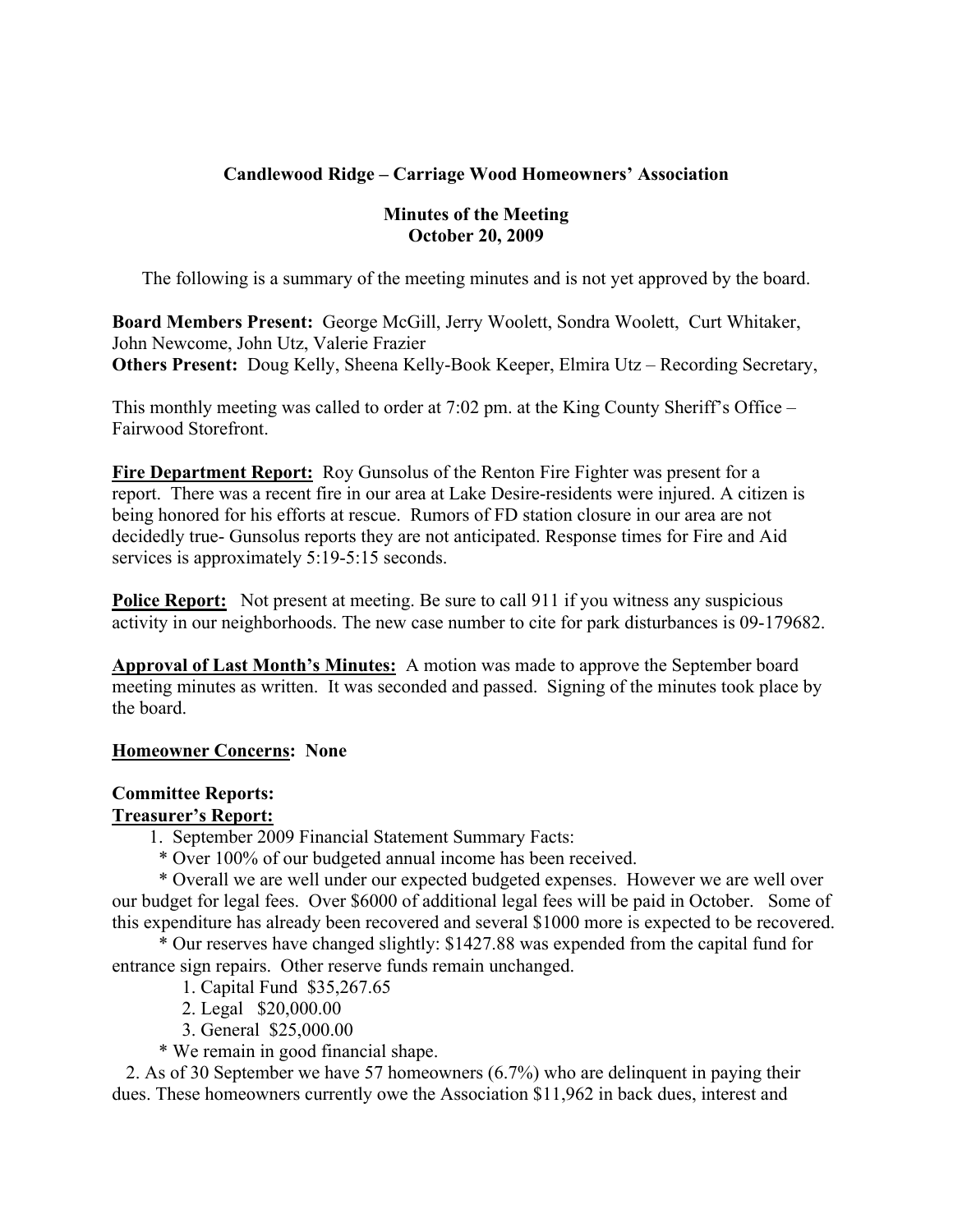processing fees. Liens have been filed against the properties of 26 of these homeowners. Each will be receiving a letter from us with a copy of the lien enclosed.

 3. Two of our super delinquent accounts have been paid off in full after receiving letters from our attorney. One homeowner claims to be protected by a Chapter 13 bankruptcy and another owner has ignored the letter from our attorney. Our attorney has recommended we get advice from a bankruptcy attorney on the one and proceed with a default judgment motion with the one who has ignored the situation. It is recommended we do so.

 4. The effort required to administer liens has increased significantly over the last few years requiring a great deal of additional effort by our bookkeeper. The costs of filing have increased as well. We are fortunate in that our bookkeeper is a notary and can therefore notarize liens and subsequent satisfactions. This means we do not need to have attorney involvement. Currently we are accessing a \$150 lien filing fee to accounts requiring a lien. I recommend we increase the fee to \$200 and pay our bookkeeper \$30 per lien and satisfaction she prepares and notarizes for us. If we turned the filing over to our attorney the cost would increase to over \$250 per transaction.

Other:

Website updates:

1. Updated Board of Directors list

2. Updated governing documents page: Inserted restated and amended Bylaws

 3. Updated News & Updates page: Added Presidents 2008 end of year Review and replaced Crime Watch report with latest report.

4. Updated monthly minutes links

Our amended Bylaws have been restated and signed. They are currently being recorded. Once recorded, a copy of the Bylaws and our Covenants should be provided to new homeowners when they close.

#### **Architectural Report:**

 1. Eleven ACC requests were submitted since the last meeting. Two for paint, one for a remodel, one for a fence, one for garage doors, two for windows, two for roofs and two for landscaping type projects.

 2. Reminder - Our CC&Rs and Rules and Regulations clearly state that exterior projects such as roofs, painting, fencing, decks, driveways, major landscaping and patios require the submission and approval of an ACC request before commencing the project. The ACC has up to 30 days to respond to an ACC request but tries to respond much sooner than that. It is recommended that if a response to an ACC request has not been received within two weeks, the homeowner should contact the ACC Chairman via email at architecture@crcwhoa.org or by leaving a voice message at 425-738-8611. For emergency type repairs notify the ACC Chairman as indicated above and mention that it is an emergency type situation. Please do not contact the ACC chairman via a home phone number.

 3. Please remember we do not accept ACC request forms via email. Please mail them to CR/CW HOA, PO Box 58397, Renton, WA 98058.

#### **Common Areas Maintenance Report:**

1. Canber winterized the sprinkler systems first week in October.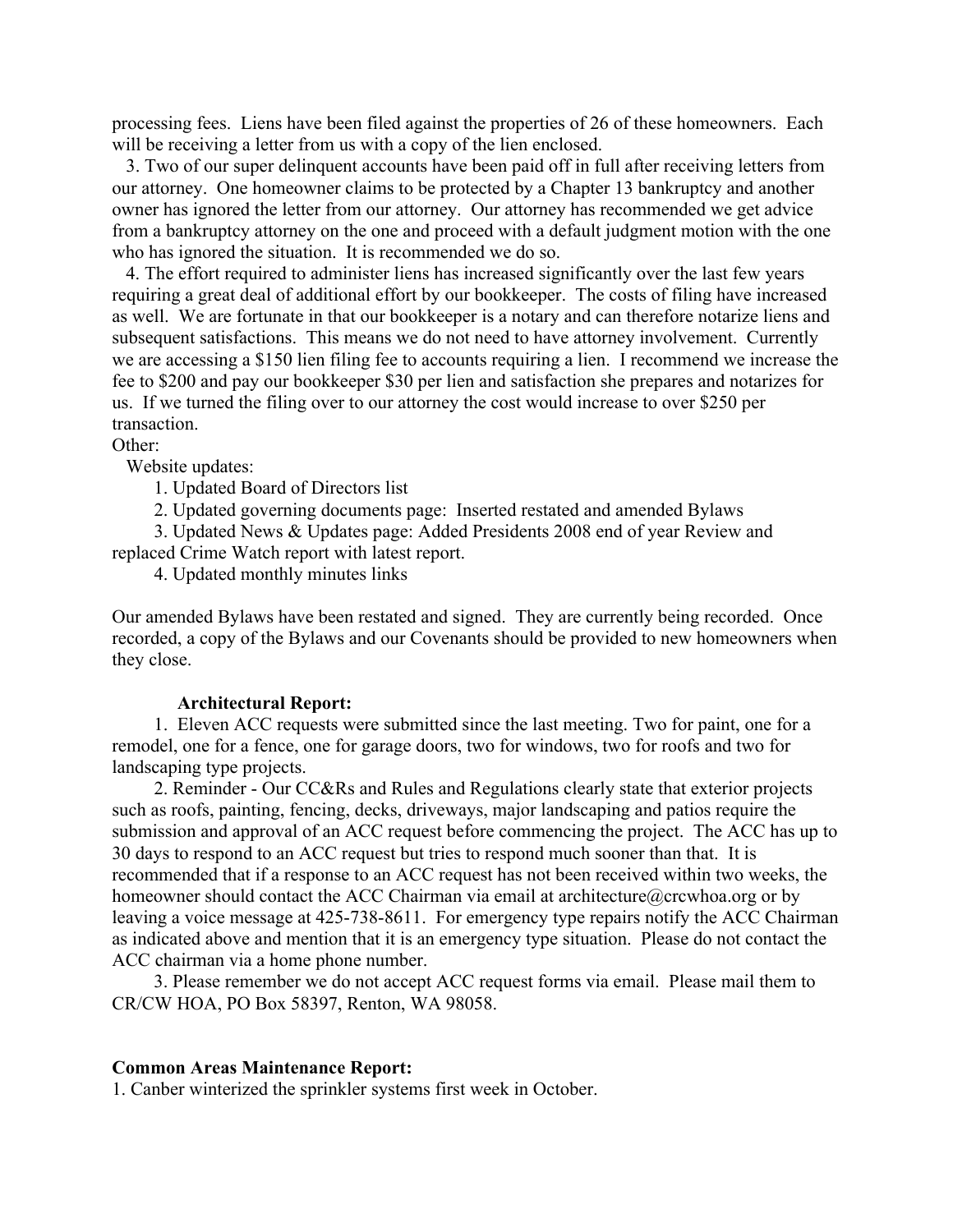2. I picked up the two new CR entrance signs and installed them – I also wire brushed the brick. 3. Canber removed the RR Ties and installed the cement blocks at the two sides of the main CR entrance. With the new signs and new blocks the entrance looks very nice now.

4. We had some strong winds the week of the 13th that blew down two alder trees and several branches onto the sidewalk areas at CR Park. I asked Canber to clean up and remove and they did.

5. Received bid for pruning plum trees at CW retention pond.

6. Please keep a watch for suspicious Activity and call 911 – we have a new case

Number to report any after hour or unruly activity in the Parks #09-179682.

Reminder: Our parks are private parks which exist for the use and enjoyment of

HOA residents, their families and guests. They are not public parks. Our park

usage rules apply to everyone. Following are some of the rules that have been

established to maximize safety, and minimize liability and maintenance cost:

A. Park Hours: 9:00 am to dusk.

B. No Smoking, alcohol, drugs, loud music, golfing, motorized vehicles or Fireworks are allowed.

C. Animals must be leashed and owners are responsible for cleaning up after their animals.

# **Complaints Negotiations Report:**

1. There are currently 18 open active complaints

 5 are in the fines stage – One has been turned over to attorney & 1 filed for Chapter 13 bankruptcy

7 have received their 1st non-compliance letter

4 have received their 2nd certified non-compliance letters

 2 have received the 3rd and final certified non-compliance letters, meaning fines are eminent.

2. 12 non-compliance issues were closed since the last meeting.

3. Reminder:

 All complaints must be submitted in writing and signed by the author. We do not typically react to anonymous complaints submitted by letter, email or phone.

# **Legal and Insurance Report:**

Our trial date was October 19, 2009. It was stricken as we prevailed on all our motions for summary judgment.

Our first motion was to get the individual Board members who had been named in this litigation dismissed. We prevailed and all Board members were dismissed by Order of the Court on January 5, 2009. A copy of that Order is set forth below.

Thereafter, we requested that plaintiffs voluntarily agree to amend the case caption to reflect the dismissal of all the individual board members. Plaintiffs refused and a further motion to amend the case caption was filed and an Order granting that motion was entered by the Court on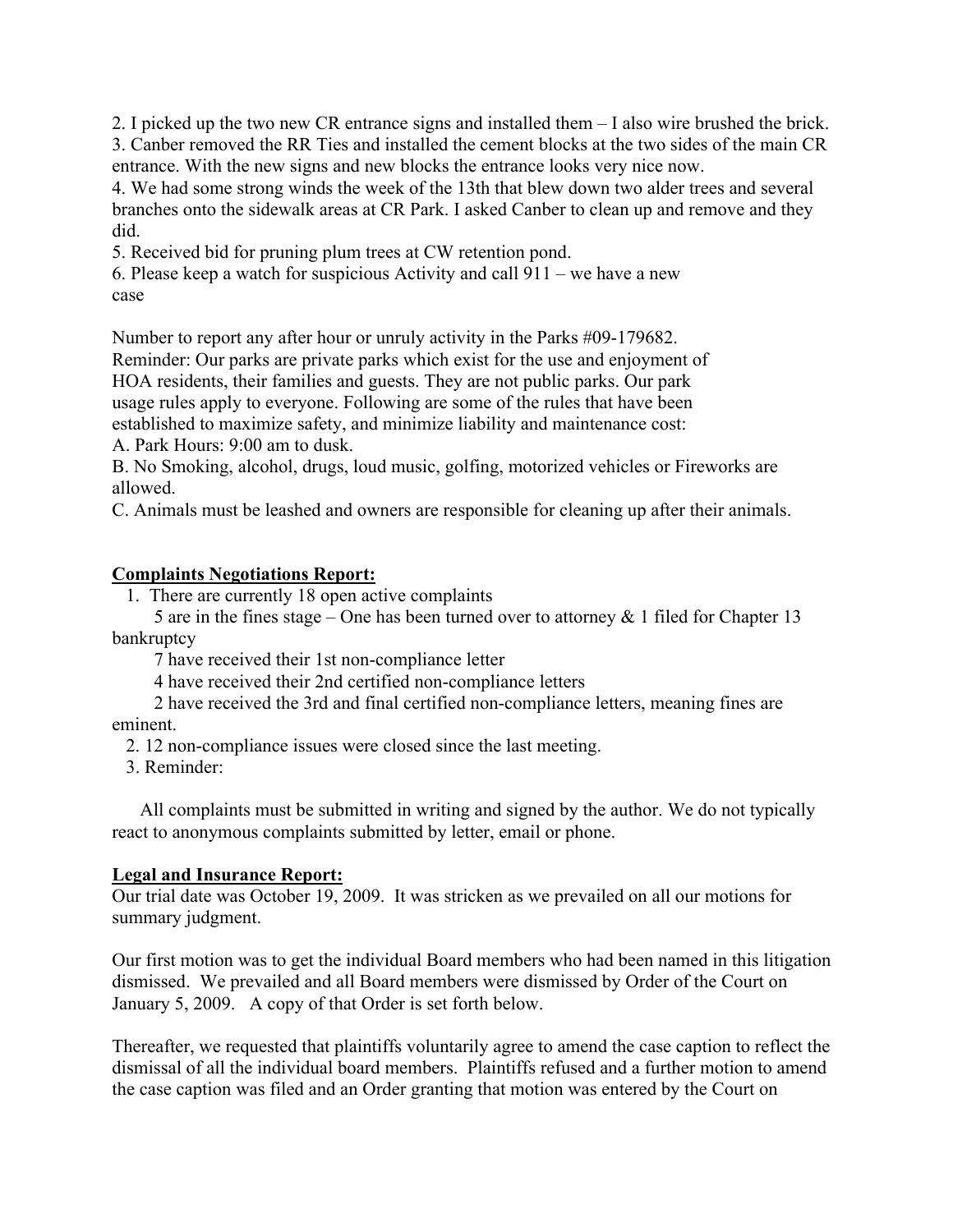September 11, 2009.

We filed a Motion for Summary Judgment to dismiss all of plaintiff's claims. Plaintiff filed a cross-motion seeking an order granting relief. The motion was orally argued on September 10, 2009. On October 8, 2009 the Court entered an Order denying plaintiff's motion and granting our motion. This, in essence, resolved all matters at issue except for the issue of our claim for attorney fees based on our Bylaws and Washington Statute.

Prior to entry of the Order granting our Summary Judgment we filed a third motion requesting the Court find as a matter of law that the Enforcement Policy of 2004 entitled "No Business Use Covenant" was not an Amendment of the CC&Rs and the enactment of that policy was within the scope of the enumerated powers of the Association pursuant to both RCW 64.38.020(1) and the Articles of Incorporation and Bylaws governing the Candlewood Ridge Homeowners' Association. That motion was orally argued on September 22, 2009, and the Court granted our request that same day. The Court signed and entered the Order on October 8, 2009.

We will advise you as soon as the final matter regarding our attorney fees is fully and finally resolved. As always, if any of you have questions regarding this litigation please contact our attorney Shellie McGaughey. She would be happy to answer any of your questions. She can be reached at 425-462-4000.

## **Rental Home / Change of Address Committee**

Changes of Address and Rentals

• Reminder – When HOA correspondence needs to be delivered to an address other than the HOA street address, your HOA needs to be notified in writing of the correct address to send the correspondence. This applies to absentee homeowners who are renting or leasing their homes, homes that are vacant, and homeowners who choose to receive their correspondence at a PO Box or alternate address. In addition homeowners who are renting or leasing are required to comply the provisions of the Leasing/Rental of Homes/Tenants Rules and Regulations.

#### **Capital Improvement Committee:**

- 1. CR entrance signs and blocks on both sides installed.
- 2. Let us know of any other suggestions for Capital Improvements.

#### **Old Business:**

Post card mailing regarding recycle/garbage containers will go out next week.

#### **New Business:**

Motion to contact recommended Bankruptcy Attorney-Passed. Motion to increase Lien Filing Fee to \$200 from \$150 and pay Bookkeeper \$30.00 processing fee per Lien-Passed. Discussion of how to expedite graffiti removal. How much would a service cost? Should the Board establish a policy? Tabled for further research.

For graffiti removal on streets and street signs please call King County Roads at 206-296-8128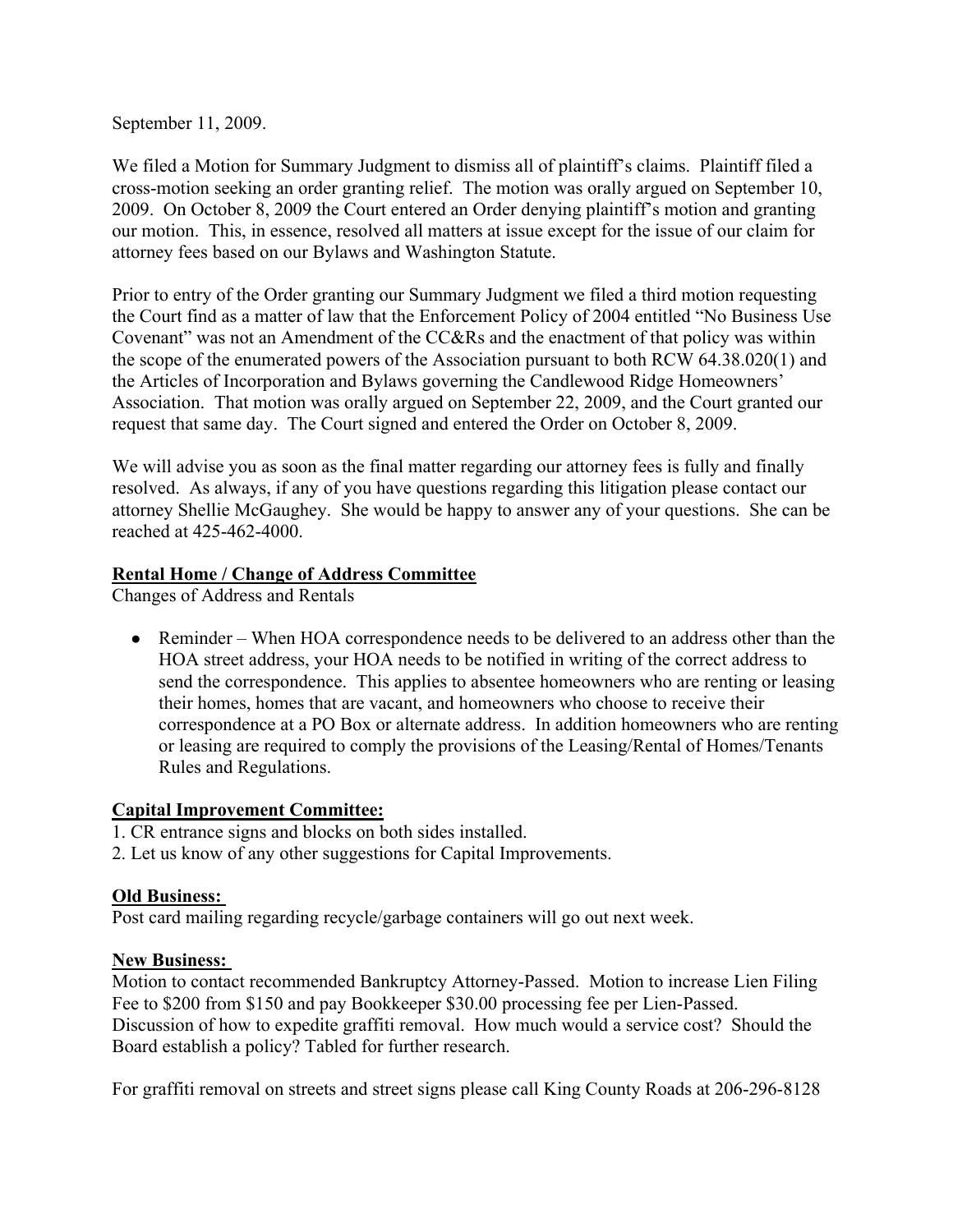**Welcoming Committee** – If you are new to the neighborhood and would like an HOA information packet, call the HOA phone number at 425-738-8611 and leave a voice message or send an email request to  $info@crcwhoa.org$ .

**Special Topics:** Visit our Website and contact the HOA via Email at: Web – www.crcwhoa.org Email –  $info@crcwhoa.org$ 

A motion was made to adjourn the meeting at 8:15 pm.

## **Next Board Meetings:**

- November  $17, 2009$
- December 15, 2009
- January 19, 2009

Meetings are usually held at **7:00 pm.** at the Sheriff's Office, Albertson's Shopping Center. All Homeowners are welcome to attend.

# **Candlewood Ridge / Carriage Wood Announcements & Reminders**

**\*ACC Requests** - The HOA CC&Rs and Rules and Regulations documents clearly state that exterior projects such as roofs, painting, fencing, decks and patios require the submission and approval of an ACC request before commencing the project. The ACC has up to 30 days to respond to an ACC request but tries to respond much sooner. It is recommended that if a response to an ACC request has not been received within two weeks, the homeowner contact the ACC Chairperson via email at architecture  $@crcwhoa.org$  or by leaving a voice message at 425-227-4227. ACC request forms can be found in the Fairwood Flyer or on the HOA website at www.crcwhoa.org. *Please do not contact the ACC Chairperson via a home phone number.*

**\*Carriage Wood and Candlewood Ridge Parks** – A policy has been established to maximum safety, minimize liability and maintenance costs, while allowing homeowners of the association to enjoy our parks. Rules to accomplish this include:

- Park hours: 9:00 am until dusk
- No smoking, alcohol, drugs, loud music, golf, motorized vehicles or fireworks are allowed
- Animals must be leashed and owners are responsible for cleaning up after their animals

Please report suspicious activity in the parks by calling 911. Reference case number 09-179682 when calling.

\***HOA Website -** Visit the CR/CW HOA website at www.crcwhoa.org to read messages on our Bulletin Board, monthly meeting Minutes, Rules and Regulations documents and much more! \***Trash and Recycle Receptacles –** A friendly reminder to homeowners that Garbage Cans, Recycle and Yard Waste Receptacles are to be properly stored behind a fence or inside the